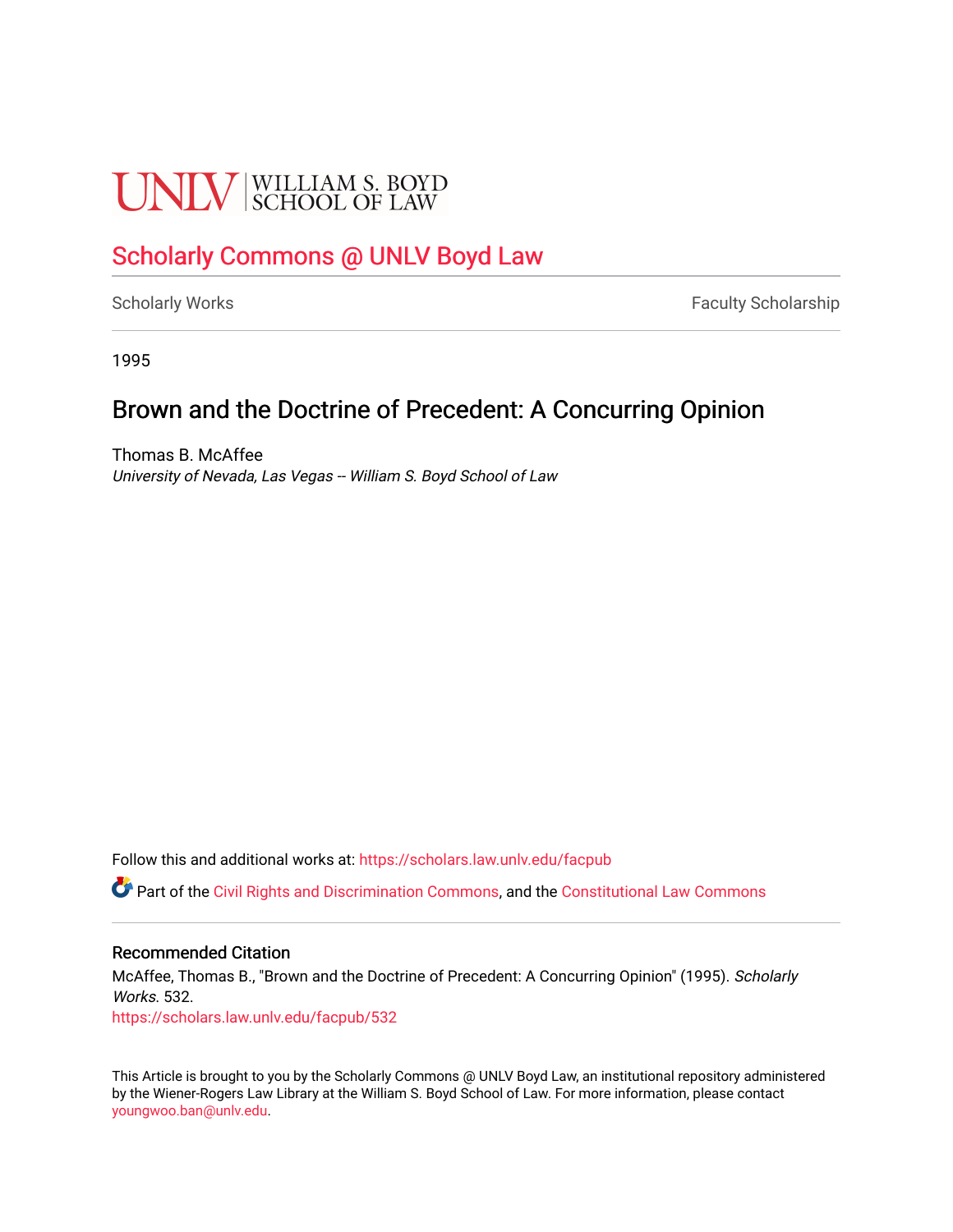#### BROWN AND THE DOCTRINE OF PRECEDENT: A CONCURRING OPINION

Thomas B. McAffee<sup>\*</sup>

#### **INTRODUCTION**

I concur in those opinions finding a violation of the Equal Protection Clause of the Fourteenth Amendment<sup>1</sup> in *Brown v. Board of Education*.<sup>2</sup> I find persuasive the argument that any other decision would permit states to evade the core purpose of the Fourteenth Amendment. Nevertheless, I write separately to indicate why I would join in this judgment even if I remain unpersuaded that the evidence from the historical context of the Fourteenth Amendment demonstrates that the Equal Protection Clause was intended to invalidate segregated schools. The historical arguments that raise doubts about the application of the Equal Protection Clause to racial segregation have been uniformly rejected by all three branches of the federal government for more than eighty years.<sup>3</sup> Since I am unwilling to discard eighty years of unquestioned constitutional practice in favor of contested arguments from the historical materials, it strikes me as quite unnecessary, whatever one's conclusions about the weight of the historical evidence, to fashion any extraconstitutional principle with which to decide the case. I write to clarify why such an approach is reconcilable with the emphasis in Marbury v. Madison<sup>4</sup> placed on the idea of a fixed Constitution and why such an approach does not lend support to methods of constitutional interpretation that would undermine this foundational concept of our constitutionalism.<sup>5</sup> Part I of this opinion seeks to defend the doctrine of precedent against the idea that it is irreconcilable with the notion of a fixed Constitution. Part II, in turn, attempts to make the case that the

 $\bullet$ Thomas McAffee, Professor of Law, Southern Illinois University School of Law.

 $\mathbf{1}$ . U.S. CONST. amend. 14, § 1.

 $2.$ Brown v. Board of Educ., 347 U.S. 483 (1954).

See infra notes 22-40 and accompanying text.  $3.$ 

<sup>5</sup> U.S. (1 Cranch) 137 (1803).  $4.$ 

These conclusions are especially important given the suggestion by at least one of the "justices"  $5<sub>1</sub>$ writing for this exercise that we should decide this case as we have on the basis of a once-only application of an essentially extra constitutional principle so as to avoid damaging the fabric of our constitutional order. Steven D. Smith, Brown v. Board of Education, 20 S. ILL. U. L.J. (forthcoming Fall 1995). This opinion suggests why I think such an unprecedented step is unnecessary and, therefore, unwise to consider.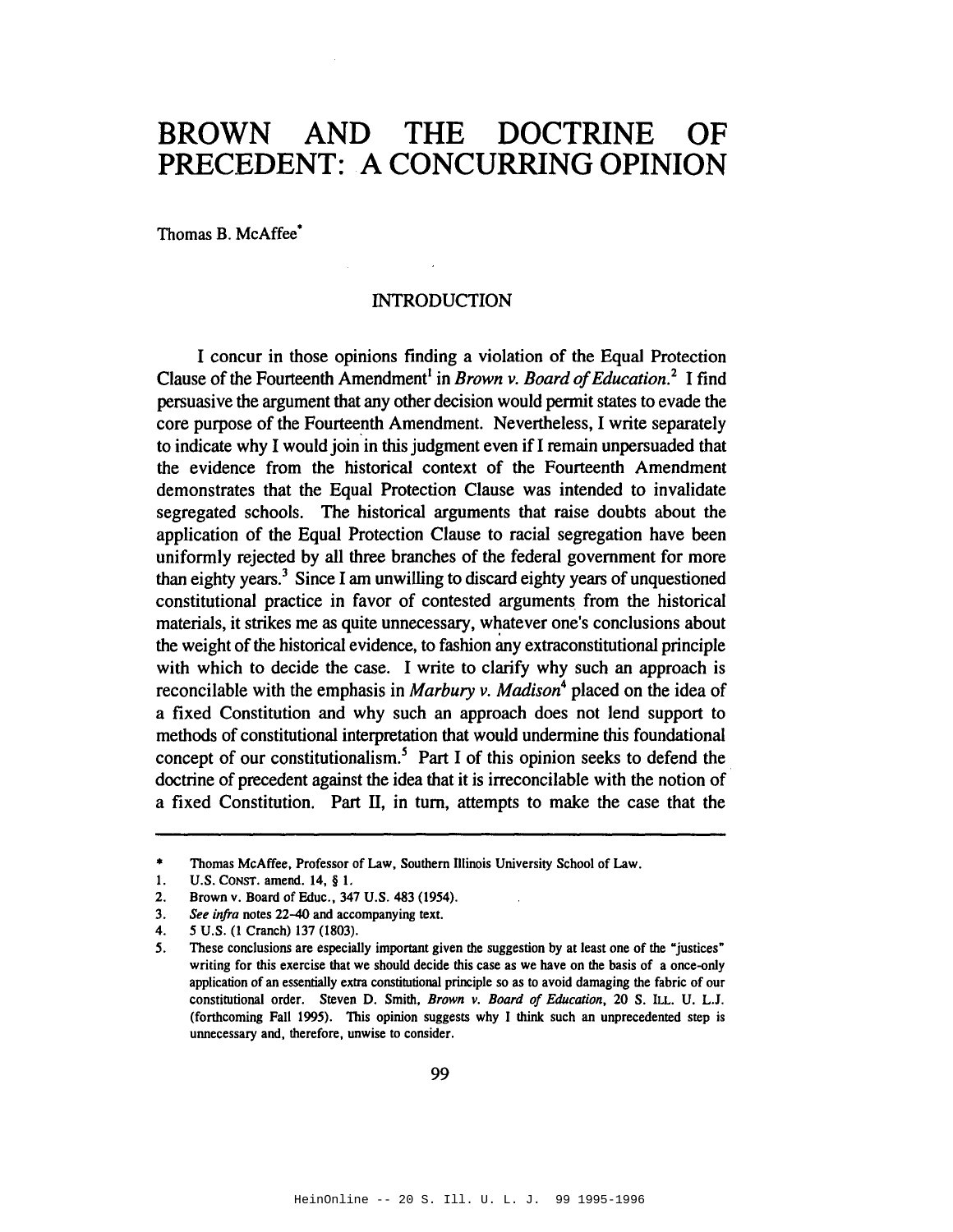100

application of the doctrine of precedent warrants reliance on longstanding constitutional doctrine that point to the result we have reached today.

#### I. THE CASE FOR A DOCTRINE OF PRECEDENT

In my view, the principle that there comes a time of repose in which issues are deemed resolved applies to the field of constitutional law just as it does to common law and statutory interpretation. All of law, fundamental law included, inevitably grapples with the tensions generated by our quest for the correct substantive outcomes and our recognition that we must grant the authority to decide so as to achieve some certainty and stability in our legal relations. As an illustration, our constitutional order is based on a moral vision that humans have rights which they do not forfeit when joining civil society. At the same time, we recognize that the people are the supreme judiciary as to the content of those rights when they engage in the sovereign act of creating or amending the Constitution, a document which will in various ways define and limit those rights. There is no way out of this tension-our natural law aspirations must inevitably play themselves out through some system of human decision-making, and historically we have believed that the popular sovereignty manifest in the constitution-making process is likely to yield superior results to rule by judges or a system in which each individual becomes the judge of his own obligations to enacted law.

The same is true of the Constitution itself. However committed we may be to the idea of a fixed and written Constitution, as well as to the idea of objective interpretation, in the final analysis, fallible human beings will implement those ideals. We need not embrace the simplistic slogan that the Constitution means what this Court says it means. Sooner or later, authoritatively adopted judicial decisions may be embraced by the nation as a whole and become a settled part of our constitutional order. What is being recognized is not an unrestrained power to amend the Constitution outside of Article  $V<sub>1</sub><sup>6</sup>$  but the authority to determine and fix the meaning of the Constitution.

Some modern advocates of originalist constitutional interpretation have contended that fidelity to the Constitution as the supreme law requires us to treat the best evidence of original meaning as authoritative over any prior

U.S. CONST. art. V. 6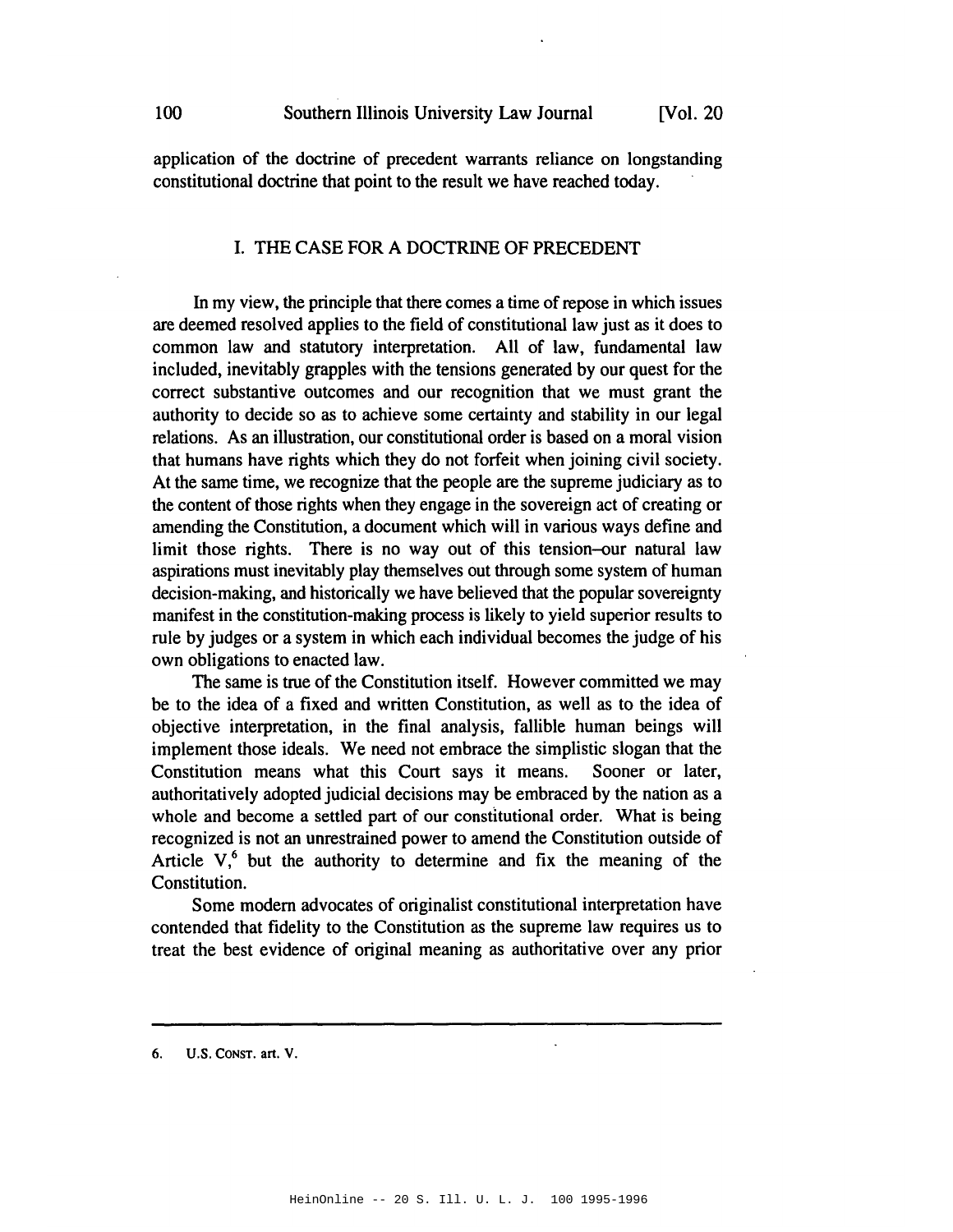#### Symposium

decisions, however long or universally accepted.<sup>7</sup> But this view seems not only perfectionistic and utopian, but also decidedly nonoriginalist. The text of the Constitution, after all, says nothing about precedent one way or the other. While the historical evidence for judicial review appears to be quite strong. despite the arguments of its detractors over the years,<sup>8</sup> there is very little evidence bearing on the question whether the founders intended a doctrine of precedent or, to the contrary, that all constitutional questions were to remain open to reconsideration in perpetuity.<sup>9</sup> If the doctrine of judicial review is an appropriate inference from the text of the Constitution, rooted in the framers' conceptions of the ordinary role of courts in deciding cases, the inference that they assumed that the doctrine of *stare decisis* would apply, is at least as reasonable as any contrary inference.<sup>10</sup>

Despite suggestions to the contrary,<sup>11</sup> the logic that legislative judgments inapposite to the Constitution do not generally bind the courts, as Marbury<sup>12</sup> reasoned, hardly addresses the more refined question whether courts might in appropriate cases be bound by precedent. The real linchpin of *Marbury* was not the supremacy of the Constitution, but the authority of the courts to profess the law. More specifically, it was the fairly novel assertion, historically speaking, that this law-declaring judicial role extended to fundamental law.<sup>13</sup> However,

E.g., Gary Lawson, The Constitutional Case Against Precedent, 17 HARV. J.L. & PUB. POL'Y 23 7. (1994); Robert W. Bennett, Judicial Review as Law, 75 ILL. B.J. 202, 204-05 (1986) (construing "originalism" as entailing this outcome).

Among the works I consider to be most persuasive, I would include RAOUL BERGER, CONGRESS 8. v. THE SUPREME COURT (1969); CHARLES L. BLACK, JR., THE PEOPLE AND THE COURT (1960); Henry M. Hart, Jr., Professor Crosskey and Judicial Review, 67 HARV. L. REV. 1456 (1954) (book review).

<sup>9.</sup> For a brief treatment, see Thomas B. McAffee, Berger v. The Supreme Court-The Implications of His Exceptions-Clause Odyssey, 9 U. DAYTON L. REV. 219, 256-58 (1984).

<sup>10.</sup> Lawson, *supra* note 7, at 25-28.

In the most elaborate and effective defense of judicial review in the context of the Constitution's ratification, Alexander Hamilton emphasized that courts are "bound down by strict rules and precedents" in order to avoid "an arbitrary discretion." THE FEDERALIST No. 78, at 529 (Alexander Hamilton)(Jacob Cooke ed., 1961). As suggested by Hamilton's reference to common law methods of judicial decision-making, many proponents of judicial review may well have viewed the doctrine of precedent as one of the safeguards that justified placing the power of construing the Constitution into the hands of the judiciary. But see Lawson, supra note 7, at 29 (responding to this sort of historical justification for reliance on precedent in constitutional law; relying, however, on an interpretation of the logic of Marbury v. Madison, 5 U.S. (1 Cranch) 137 (1803), that is disputed below).

<sup>12. 5</sup> U.S. (1 Cranch) at 178.

Professor Lawson's argument that the logic of Marbury precludes a doctrine of precedent presumes  $13.$ the centrality of the opinion's emphasis on the supremacy of the Constitution in the hierarchy of laws to which the courts may look while attempting to resolve a legal dispute. but it has long been observed that in emphasizing the supremacy of the Constitution in our legal order-which is straight forwardly asserted in Article VI-Marbury itself largely begged the question as to why a single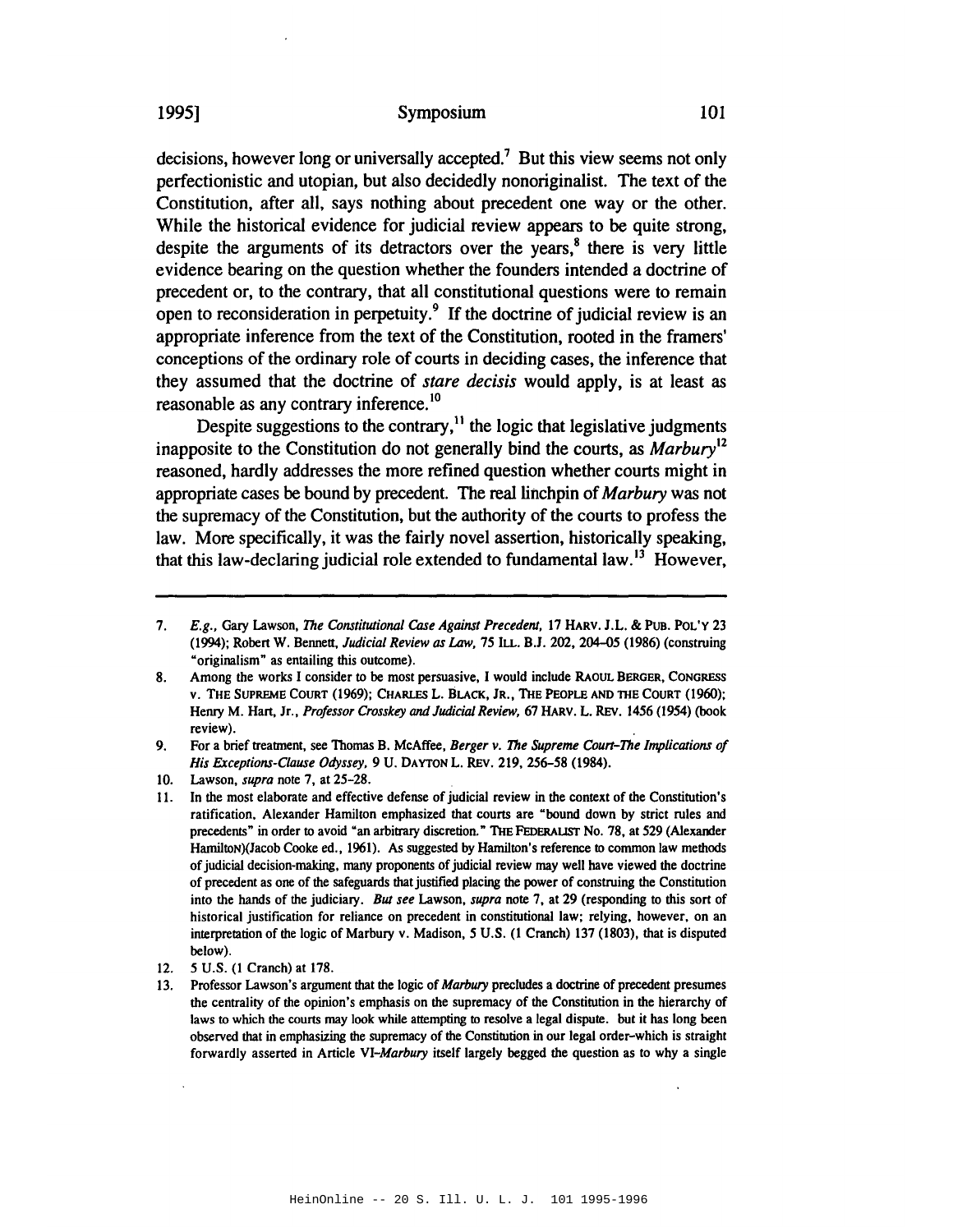**IVol. 20** 

if the judicial branch's construction of the Constitution can, in general, bind other branches, as Marbury implicitly asserts, it may also be that some sorts of decisions, including those carefully and deliberately resolved by all three branches and accepted by the nation over many decades, can bind subsequent interpreters (judicial or otherwise) as well. This certainly was the belief held by James Madison, who, despite warning against views of constitutional interpretation that rested on the assumption that the Constitution was changeable,<sup>14</sup> nevertheless acquiesced in the nation's judgment about the constitutionality of the national bank, even though it conflicted with his own original view.<sup>15</sup> As I understand it, Madison's view was neither that the nation's choice had persuaded him that he had been incorrect nor that the people held a limitless right to amend the Constitution outside Article V; rather, it was that the nation as a whole was empowered to judge finally the meaning of the Constitution.<sup>16</sup> If an institutional implication of *Marbury* is that judicial

branch's construction, and in particular the judiciary's, should bind the other branches (rather than, for example the legislature's judgment binding the Court). For our purposes, the more important point is that whether the question of "who decides" was adequately confronted or not, Marbury in fact decided it and thus stands for the proposition that some constructions of the Constitution are more authoritative than others. But Marbury answered that question only in the narrow context of the Court confronting an initial claim of conflict between a statute and the superior law of the Constitution.

That Marbury determined that in such a case, courts are empowered to authoritatively construe the Constitution, does not necessarily answer the question whether, for example, judges might be impeached and convicted for engaging in what members of the legislative branch deemed to be judicial usurpation. See FEDERALIST NO. 81, at 545-46 (Alexander Hamilton) (Jacob cooke ed., 1961) (an important advocate of judicial review justifying impeachment of judges for encroachment on the powers of the legislature). Similarly, it does not answer the question whether some prior decisions, either by the Supreme Court itself or by the nation as a whole acting through all three branches, might not be deemed authoritative by subsequent Courts. Any assertion that the Supreme Court "must disregard the statute," in cases like *Marbury*, in accordance with its duty to follow the superior law, does not logically demand that it also view itself as bound by its current membership's interpretation of constitutional text when it conflicts with prior decisions of the Court, as well as the uniform judgment of the other branches of the national government. Lawson, supra note 7, at 29.

<sup>14.</sup> Madison asserted that "there can be no security for a consistent and stable, more than for a faithful exercise of [the Constitution's] powers" if it were not construed according to its original meaning. Letter from James Madison to Henry Lee (June 25, 1824), in Charles A. Lofgren, The Original Understanding of Original Intent?, 5 CONST. COMM. 77, 105 (1988).

PROCESSES OF CONSTITUTIONAL DECISIONMAKING: CASES AND MATERIALS 18 (Paul Brest & Sanford  $15.$ Levinson eds., 2d ed. 1983) (observing that in 1815 Madison supported the establishment of the second Bank of the United States, despite his constitutional objections to the creation of the first national bank).

Madison justified his change of position on the ground that the constitutional issue was settled "by 16. repeated recognitions, under varied circumstances, of the validity of such an institution." PROCESSES, supra note 15, at 18 (quoting BRAY HAMMOND, BANKS AND POLITICS FROM THE REVOLUTION TO THE CIVIL WAR 233 (1957)).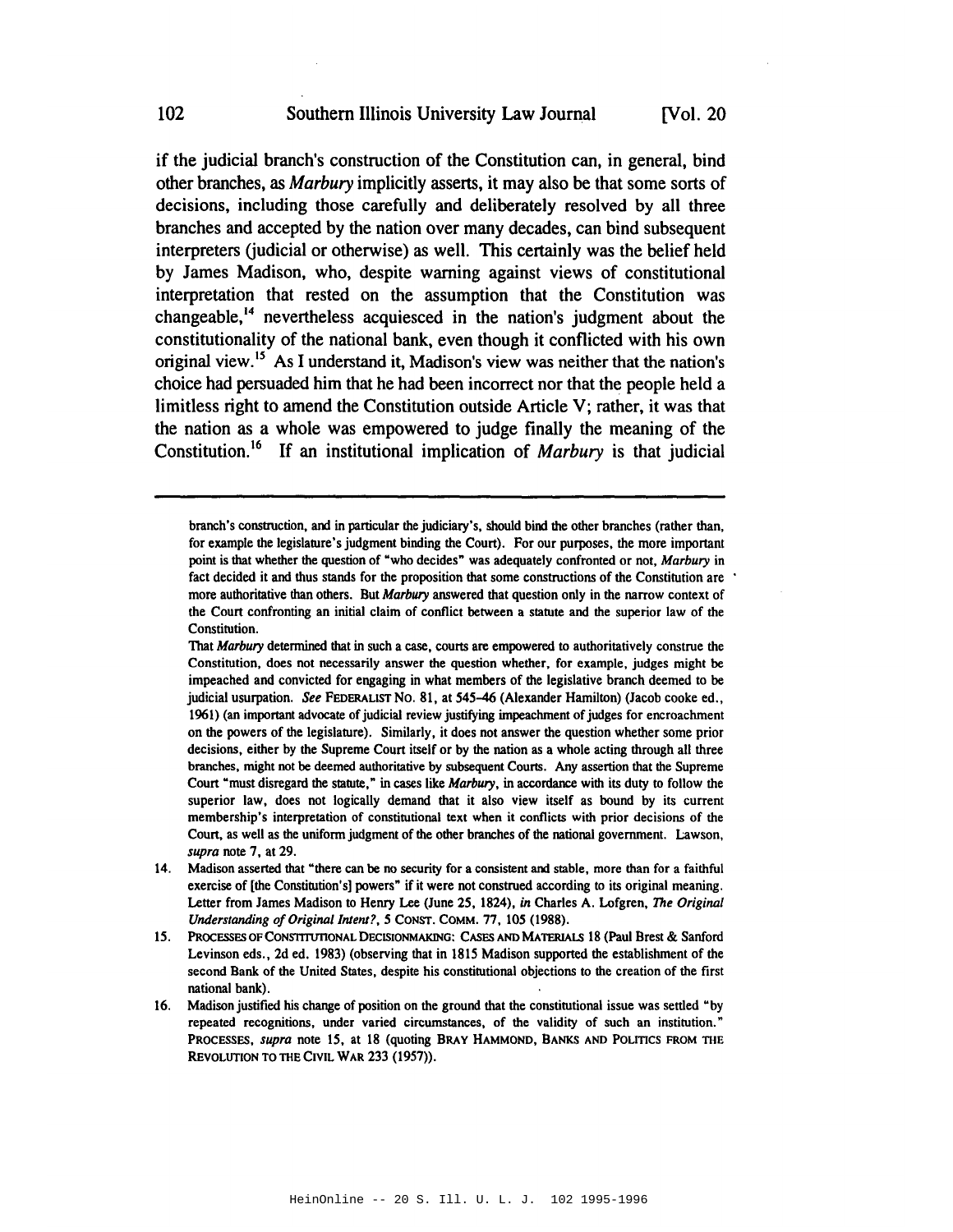#### Symposium

decisions might bind the nation in law, unless and until they are overruled, it should hardly be unthinkable that decisions long-entrenched, upon which the nation and its institutions have proceeded, could be binding as well.

The acknowledgment that some constitutional questions might be deemed settled should not be confused with the vastly more general notion of an infinitely flexible or changeable Constitution. The point of acknowledging that many questions will be definitively resolved is not to insulate as much innovation as possible, but to recognize that many debatable questions require resolution so that society can get on with the task of conforming to established ground rules. This is why this Court has long recognized that correction of constitutional error provides a powerful argument for rejection of the doctrine of stare decisis in particular cases, even while recognizing that many questions are now beyond debate or reconsideration.

There can be little question, for example, that the seminal decisions of the Marshall Court, especially Marbury and McCulloch v. Maryland,<sup>17</sup> have become established as central elements of our constitutional order. All of us know that it is of little consequence that these decisions provoked controversy during the eras in which they were decided and that scholars through the years have continually debated their merits as constructions of constitutional meaning. And it is all but irrelevant, in my view, that I happen to believe that *Marbury* was almost certainly correctly decided, but that McCulloch stands on much shakier ground as an original interpretation of the Constitution adopted in 1787. Of course, many do not share my assessment of the original merits of these decisions, but the more fundamental point is that our constitutional law and practice have grown from these foundational decisions. I would not reconsider *McCulloch* even if my convictions about its original credentials were much stronger than they are, for I hardly consider the matter to be free from doubt. No practical people, as our constitutional founders surely were, would expect the Court to overrule a critical rule of decision that has become part of the foundation of our legal order for 150 years, merely because five of its members are, at long last, convinced that the Court that decided McCulloch was in error.<sup>18</sup>

19951

<sup>17. 17</sup> U.S. (4 Wheaton) 316 (1819).

<sup>18.</sup> Writing during the celebration of the bicentennial of the Constitution, Dean Bennett reminded us that a theory of judicial review necessarily rests on a plausible theory of the function of law itself. Bennett, *supra* note 7, at 204–05. The Supreme Court Justices were not intended to function as philosopher-rulers nor as slavish servants to the political branches, but as judges charged with adjudicating the law. Bennett further contended that the conception of the judicial role that contemplated the invariable overruling of venerable precedent, based on new or refined historical understandings, would not be worthy of a court of law: "The legal system is a source of order and stability in society, albeit one that must provide outlets for change. To ignore precedent upon discovering convincing history is to ignore that stabilizing function. Judges are no more to be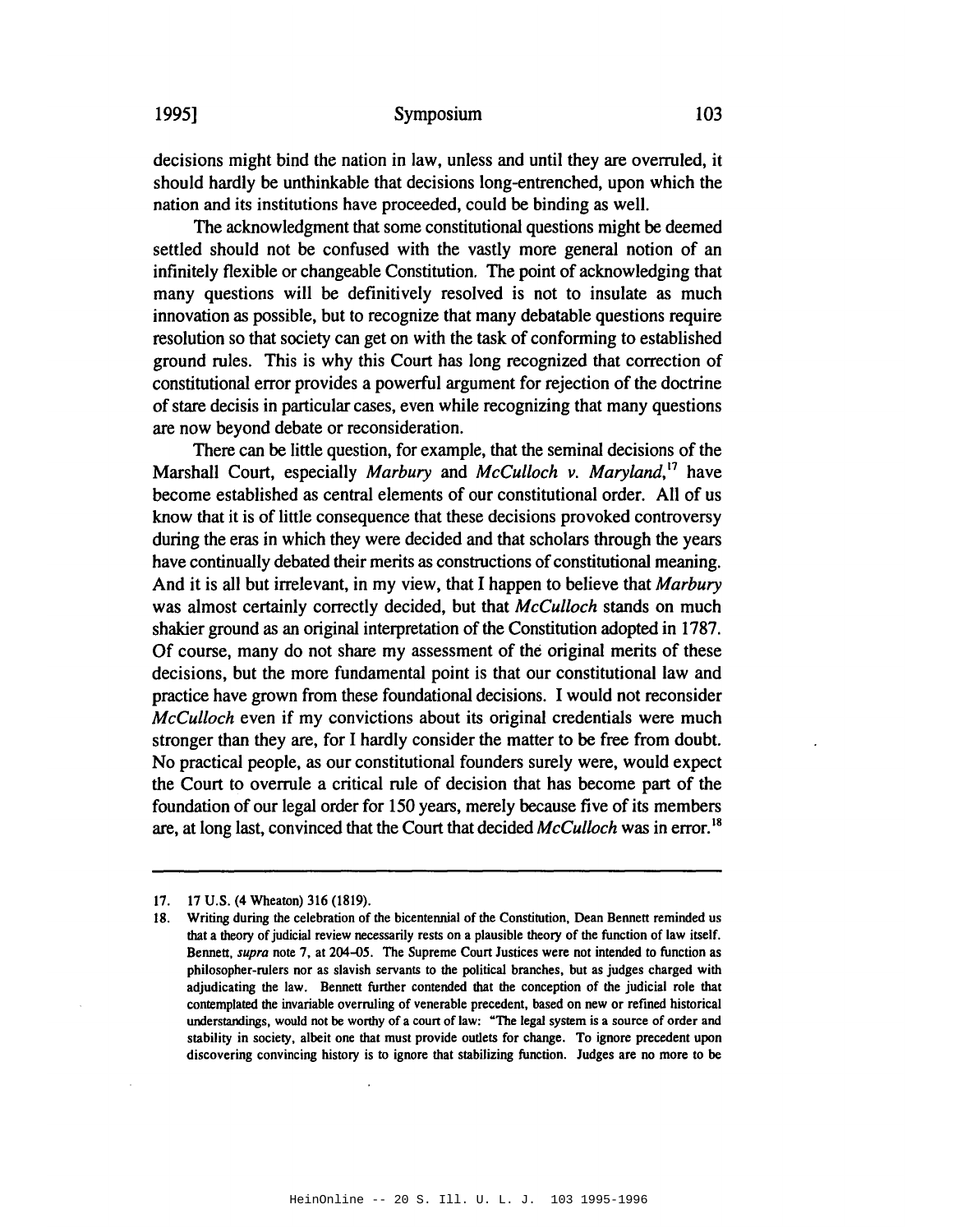#### II. APPLICATION OF THE DOCTRINE OF PRECEDENT

Even if foundational theory can justify a doctrine of precedent, many are skeptical whether a principled theory for following or overruling constitutional precedent can be articulated. Thus, originalists are viewed by many as facing "the problem of describing criteria that determine which illegitimate decisions should be overruled and which should be left inviolate."<sup>19</sup> While the issue is an important one, which at least a couple of prominent commentators have attempted to confront, $2^{\circ}$  we need not address all of its subtleties in the present context. What seems most clear and relevant is that this Court ought to be especially reluctant to overrule precedent that is: (1) proven and longestablished; (2) the product of the carefully considered judgment of all three branches of government; and (3) based upon the fundamental values of the sovereign people. Under such circumstances, the least that can be said is that the case for the impropriety of the original constitutional judgment should be overwhelming before this Court should even decide whether to overrule such a precedent.

It is my thesis that these elements are easily established in the present case and that the textual and historical arguments against the long-established precedents in question are in fact far from clear. There is therefore inadequate justification for this Court to reconsider the entire history of Fourteenth Amendment jurisprudence.

It is clear, first of all, that the interrelated originalist arguments offered against applying the Equal Protection Clause<sup>21</sup> to school segregation have been uniformly rejected by all three branches of the federal government during the entire length of our constitutional practice under the Fourteenth Amendment. The first argument is that the original context reveals that Section 1 of the Fourteenth Amendment was intended only to secure equal rights as to the rights enumerated in the Civil Rights Act of  $1866$ <sup>22</sup> or some other narrow list of

primarily historians than they are to be moral philosophers." Bennett, supra note 7, at 205. I am persuaded that the framers would have agreed.

<sup>19.</sup> Earl Maltz, Some New Thoughts on an Old Problem-The Role of the Intent of the Framers in Constitutional Theory, 63 B.U. L. REV. 811, 847 (1983).

<sup>20.</sup> Henry P. Monaghan, Stare Decisis and Constitutional Adjudication, 88 COLUM. L. REV. 723 (1988); ROBERT BORK, THE TEMPTING OF AMERICA (1988).

<sup>21.</sup> U.S. CONST. amend. 14, § 1.

<sup>22. 42</sup> U.S.C. § 1981.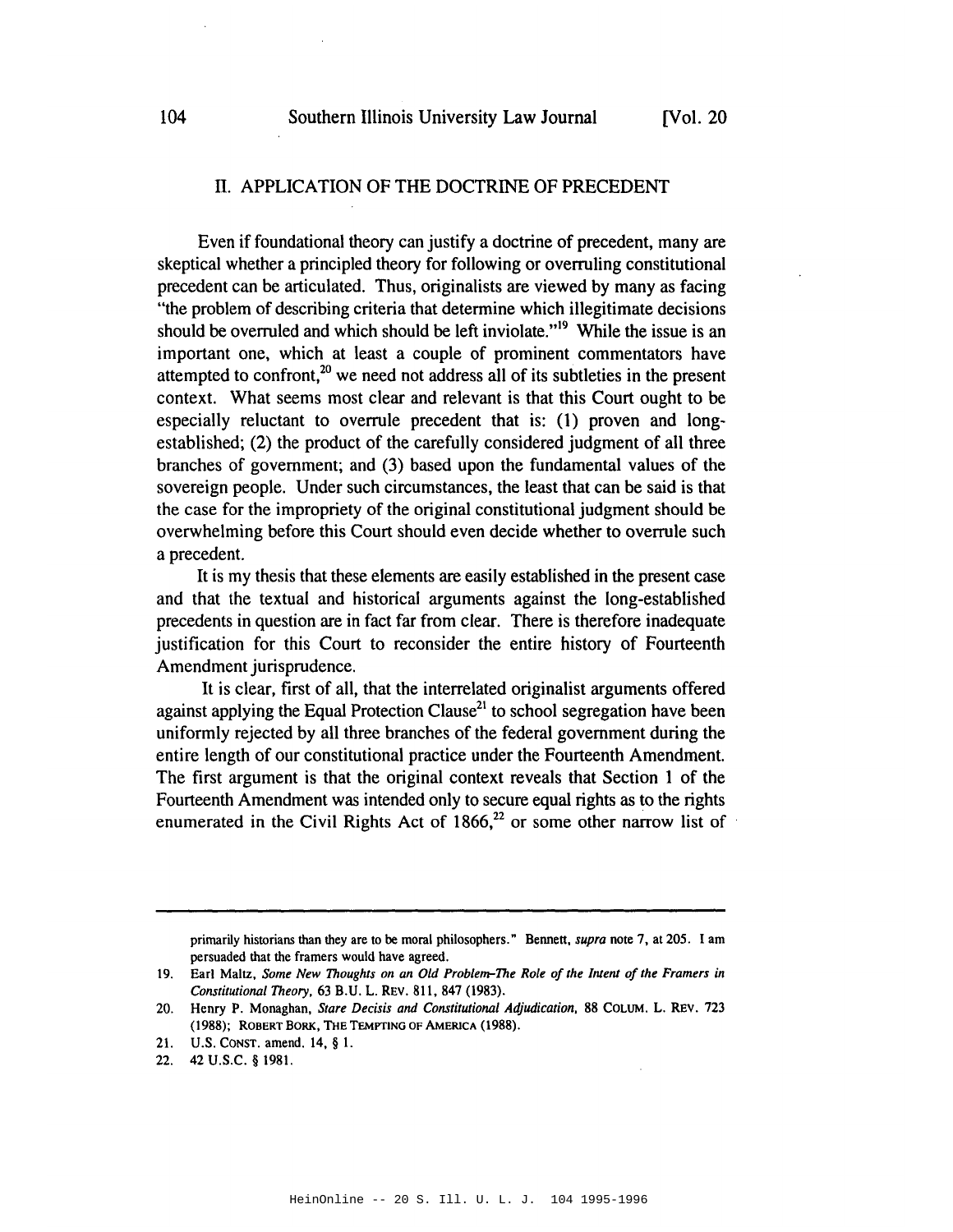#### Symposium

rights.<sup>23</sup> The second argument is that the framers of Section 1 intended to protect a category known as "civil" rights, and not "social" or "political" rights, and that the interest in access to integrated facilities was viewed as a "social" right by those who drafted and ratified the Fourteenth Amendment.<sup>24</sup>

As to the first argument, it is clear that since the early 1870s, Congress enacted legislation that proceeded from the premise that states are obliged to secure legal equality for African-Americans with respect to matters that went beyond civil rights, as those rights were conceived in 1866. The Supreme Court, in turn, did not question Congress' authority to legislate in such areas. As an example, jury service was not among the civil rights listed in the 1866 Act, and indeed had been characterized by the Act's proponents as a "political" right to which the Act would not apply.<sup>25</sup> Nevertheless, in Strauder v. West Virginia,<sup>26</sup> the Court supplied an eloquent statement of the purpose of the Equal Protection Clause in terms of preventing hostile legislation designed to reduce some citizens to second-class status. The opinion unequivocally construed the provision as extending its limitation on legislative authority beyond the list of rights contained in the Civil Rights Act of  $1866^{27}$ , and beyond any narrow category of "civil" or "natural" rights. This conclusion was not called into question until very recent times.

Similarly, as several works have shown, the entire debate in Congress over the propriety of the 1875 Civil Rights Act<sup>28</sup> proceeded on the assumption that the imposition of segregation by law as to governmental facilities, such as public transportation systems and public buildings, would violate the Fourteenth Amendment.<sup>29</sup> No one denied, for example, that states owed a duty to enforce common law rights of access equally as to all races. The notion that the interest

23. E.g., RAOUL BERGER, GOVERNMENT BY THE JUDICIARY 18, 20-36, 133, 169-71 (1977); EARL M. MALTZ, CIVIL RIGHTS, THE CONSTITUTION, AND CONGRESS, 1863-1869, at 106-09 (1990). Professor Maltz thus construed an argument that unequal segregated education violates Section 1 by focusing on the emphasis on the right to be free from unequal taxation, asserting that historically this was one of the privileges or immunities secured by Section 1. Maltz, *supra*, at 111-13.

1995]

<sup>24.</sup> E.g., BERGER, supra note 23, at 30-31, 170-71; MALTZ, supra note 23, at 110 (relying on similar distinction between vested and natural rights on the one hand, and "rights" which legislatures may withhold at will).

<sup>25.</sup> Even so, the Supreme Court upheld federal legislation prohibiting discrimination as to jury service, and implicitly rejected the proposition that the Equal Protection Clause, U.S. CONST. amend. 14, § 1, did not apply because jury service constituted a political right. Ex Parte Virginia, 100 U.S. 339, 347-49 (1880).

<sup>26.</sup> 100 U.S. 303 (1880).

 $27<sub>1</sub>$ 42 U.S.C. § 1981 (1866).

Civil Rights Act of 1875, ch. 114, 18 Stat. 335-37 (1875). 28.

<sup>29.</sup> See Avins, The Civil Rights Act of 1875: Some Reflected Light on the Fourteenth Amendment and Public Accommodations, 66 COLUM. L. REV. 873, 881, 888-89, 912-15 (1966); McAffee, supra note 9 at 254-55.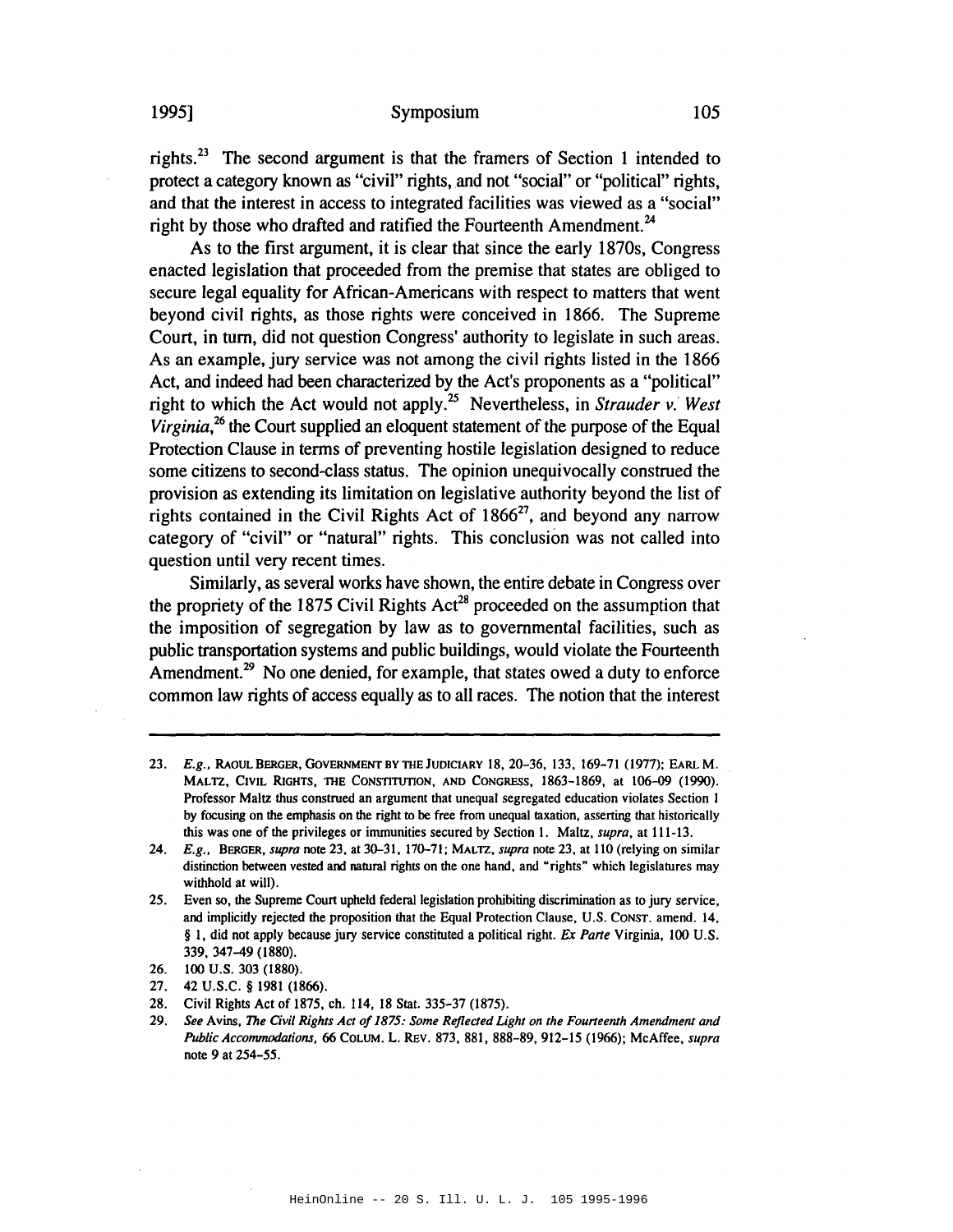in access to such facilities on equal, non-segregated terms might amount to a mere social right, but not a civil right, simply went unheeded. Instead, Congress only debated the circumstances under which privately held facilities were legitimately held to the same obligations as the state.<sup>30</sup> This Court's rejection of the Civil Rights Act of  $1875<sup>31</sup>$  moreover, rested on the state action doctrine articulated in the Civil Rights Cases<sup>32</sup> and did not rely upon the distinction under consideration.<sup>33</sup> There can be little doubt that a public law mandating segregation in schools deals a much heavier blow to the idea of equal citizenship and equality under law than does the exclusion of African-Americans from places of public amusement that is addressed by the Civil Rights Act of 1875.<sup>34</sup> The right of African-Americans to associate with whites at privately held theatres and amusement parks can be far more plausibly characterized as a mere social right than can the right to attend public school on the same terms as whites.

It has long been recognized that this Court's decision in Plessy v.  $Ferguson<sup>35</sup>$  did not even purport to rest on any plausible theory of original intent.<sup>36</sup> Rather, in *Plessy* we in effect affirmed this Court's decision in *Strauder*, and then supplied dubious factual and moral grounds for distinguishing the case before us in order to justify the so-called doctrine of "separate but equal."<sup>37</sup> We concluded that for legal and constitutional purposes, the concept of equality before the law and the requirement that laws not be enacted for hostile purposes could be satisfied by legally mandated segregation in at least some settings.<sup>38</sup> Even so, considering that *Plessy* has been on the books for as long as it has, it has been suggested that there is no principled basis for deciding against the school districts by affirming the applicability of

34. Civil Rights Act of 1875, ch. 114, 18 Stat. 335-337 (1875).

<sup>30.</sup> See supra note 29.

<sup>31.</sup> Civil Rights Act of 1875, ch. 114, 18 Stat. 335-337 (1875).

<sup>32. 109</sup> U.S. 3 (1883).

<sup>33.</sup> Indeed, the implication of the Civil Rights Cases, 109 U.S. 3 (1883), read together with Strauder, is that Congress quite clearly could have prohibited the same discriminatory acts had they been engaged in by governmental entities.

<sup>35. 163</sup> U.S. 537 (1896).

<sup>36.</sup> See, e.g., Paul Oberst, The Strange Career of Plessy v. Ferguson, 15 ARIZ. L. REV. 389, 408-11  $(1973).$ 

<sup>37.</sup> Plessy, 163 U.S. at 548-50.

<sup>38.</sup> *Id.* at 550-51.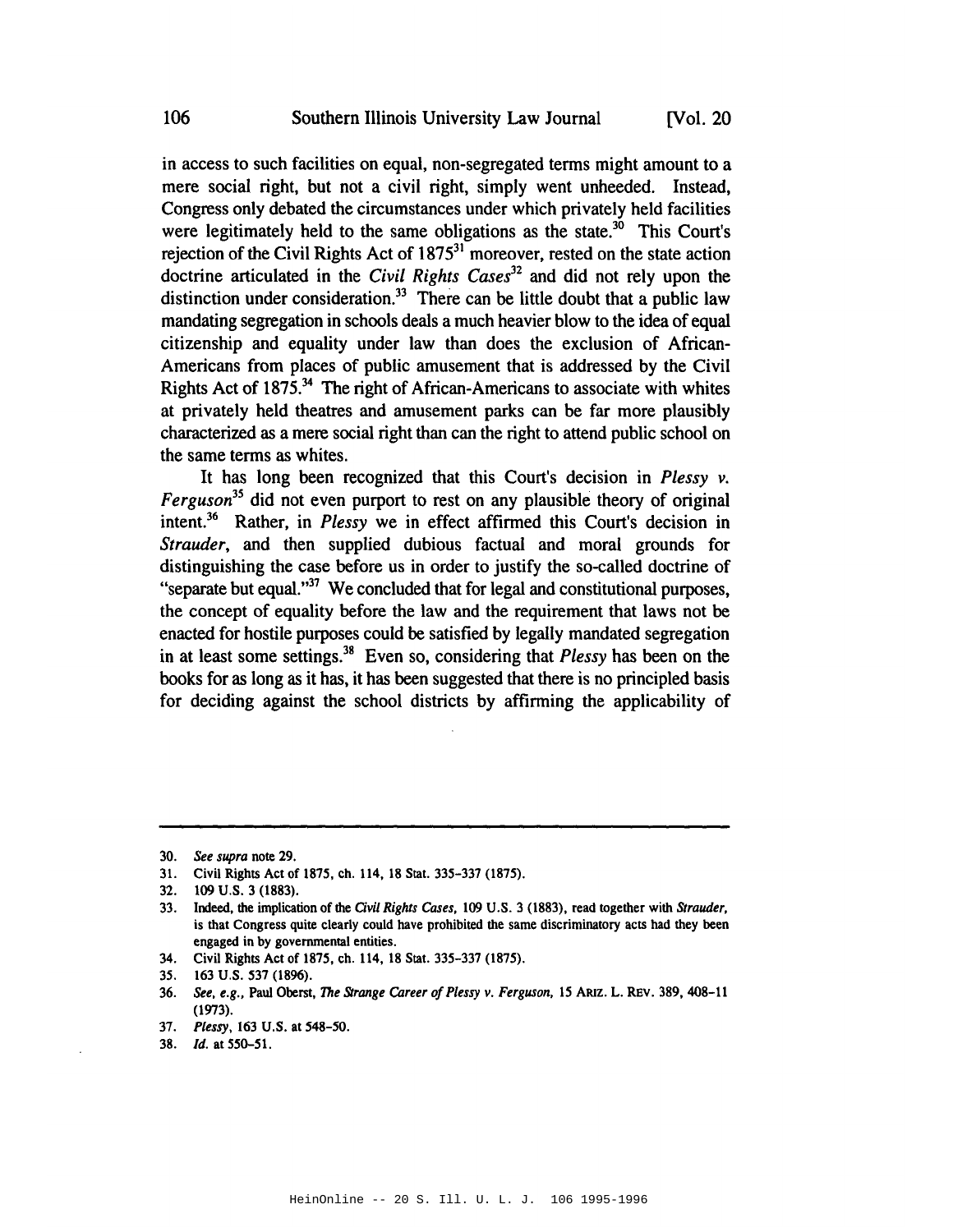*Strauder*, while rejecting *Plessy* as controlling precedent.<sup>39</sup> I reject this conclusion for several reasons.

Perhaps least centrally, it would be quite possible to decide this case as we do without overruling Plessy. In Buchanan v. Warley,<sup>40</sup> we invalidated racebased public zoning laws precisely because the pretense of equality before the law could not be maintained in a case in which the law created a direct barrier to members of a particular race obtaining high quality housing.<sup>41</sup> Our prior education segregation cases rested on much the same point, namely, that there are so many intangibles of great importance in the educational context that at least in many cases, it is impossible to provide a truly equal educational experience in a segregated setting. I think it is accurate to say that in education, separate never can be equal.

At a slightly broader level, it has been accurately observed that the history of segregated schools was a history of purposeful evasion of the requirement of "equal" facilities and education.<sup>42</sup> Indeed, "the maintenance of facilities separated by race had invariably been a mask for an attempt to provide blacks with less desirable facilities,"<sup>43</sup> and it is by now quite clear that "any attempt to provide blacks with access to truly equal facilities [would] likely . . . be met by resistance in both subtle and crude forms."<sup>44</sup> In this historical context, even if we assumed a general unwillingness to rethink all of the reasoning in Plessy, this Court would be justified in finding that "all such segregation was maintained for the purpose of denying blacks equal opportunity."<sup>45</sup>

In short, *Plessy* could be readily distinguished as resting primarily on a factual assumption belied by the experience of the nation in the years since that decision. That factual assumption would be that segregation might be maintained for relatively benign reasons, rather than out of hostility for the interests of the racial minority. Considering that *Plessy* announced a rule that, by its terms, operated as a qualification of *Strauder's* broad rule against invidious legislation, the decision could be limited to its own facts without doing serious damage to the doctrine of precedent.

<sup>39.</sup> Thus, Professor Maltz has suggested that a precedent-grounded defense of *Brown* necessarily runs up against the counter implication that "the Court was wrong in overruling Plessy  $v$ . Ferguson." Maltz, Some New Thoughts on an Old Problem-The Role of the Intent of the Framers in Constitutional Theory, 63 B.U. L. REV. 811, 847 (1983).

<sup>40. 245</sup> U.S. 60 (1917).

<sup>41.</sup> *ld.* at 79.

<sup>42.</sup> Maltz, *supra* note 39, at 848-50.

<sup>43.</sup> Maltz, *supra* note 39, at 849.

<sup>44.</sup> Maltz, *supra* note 39, at 849.

<sup>45.</sup> Maltz, supra note 39, at 850.